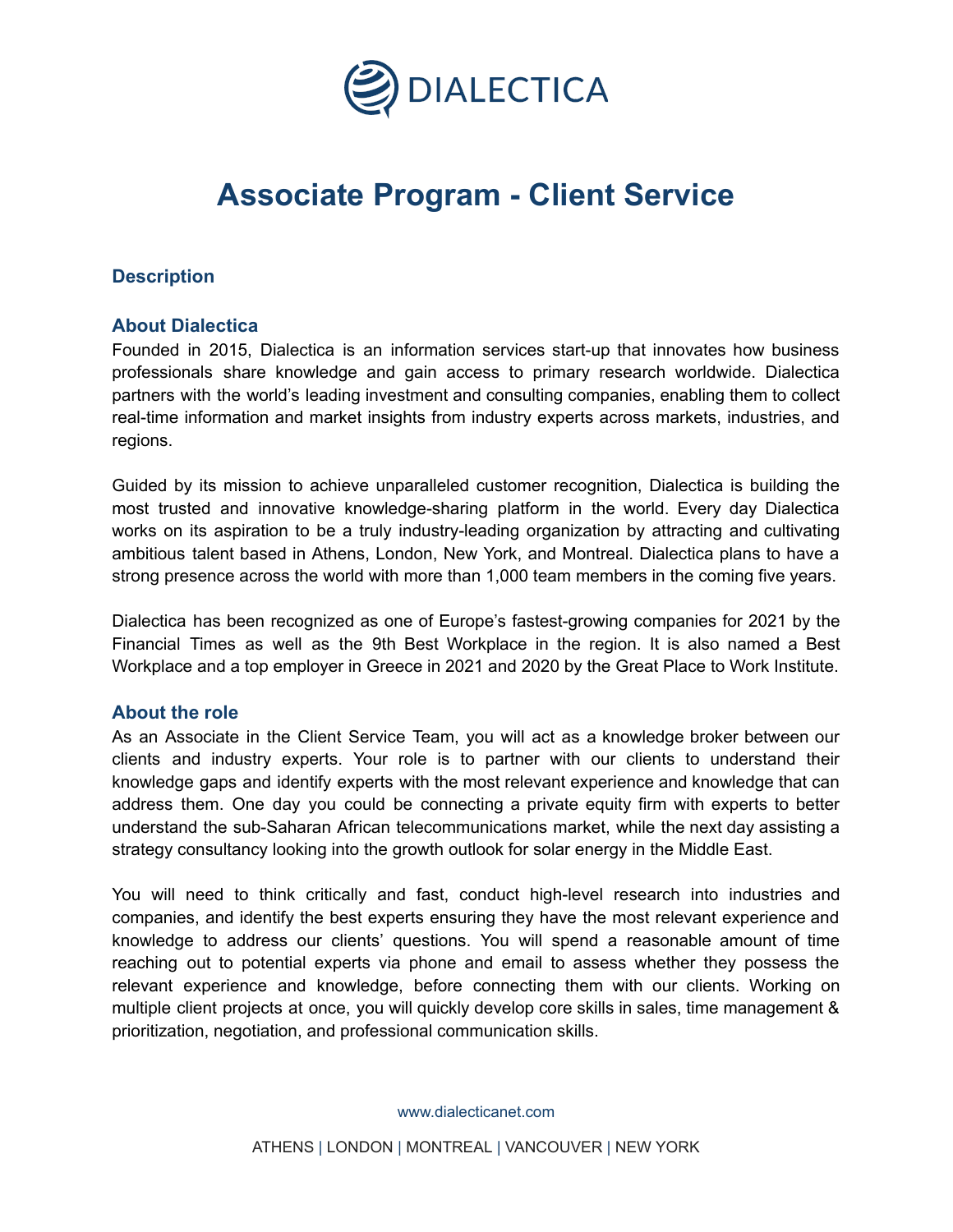

#### **Your key responsibilities will include:**

- Reviewing client project briefs to understand their knowledge gaps and conduct high-level industry and company research to identify the most relevant experts
- Utilizing phone, LinkedIn, and email outreach to connect with experts
- Critically screening experts for their suitability and relevance to address a client's needs with an emphasis on quality

## **About the Client Service team**

The Client Service Team is the revenue epicenter of our business. A career in the Client Service Team at Dialectica is more than just a job; it's an opportunity to build an accelerated career, unlock competitive performance compensation, and develop key core skills across an array of competencies in sales, professional communications, client relationship management, project management, account management, and people management. Hard work, drive, and commitment to delivering value will put you on track to becoming an Associate Manager in 1.5 years and a Vice President in 5 years.

#### **What we look for**

At Dialectica, we don't believe in a "one size fits all" approach to hiring. We welcome candidates with different experiences and backgrounds. Here are some qualities that many of our successful applicants possess:

- Academic achievement gained in any undergraduate field
- Participation in extracurricular activities with proven records of leadership
- Strong interest and passion for the business world evident through your studies, internship, or extra-curricular activity
- A development mentality to view setbacks and short term challenges as learning opportunities for growth
- A client service mentality, which means you are committed to go beyond your clients' needs to deliver true value

## **Requirements**

- 0-3 years of work experience
- Bachelor's degree or higher
- $\bullet$  Fluency in English is a must
- Fluency in another language such as French, German, Italian, Spanish, Japanese, Korean, and/or Mandarin is a huge plus!

Not sure if you have it all? Apply anyways so we can get to know you and learn how you can deliver value at our company.

[www.dialecticanet.com](http://www.dialecticanet.com)